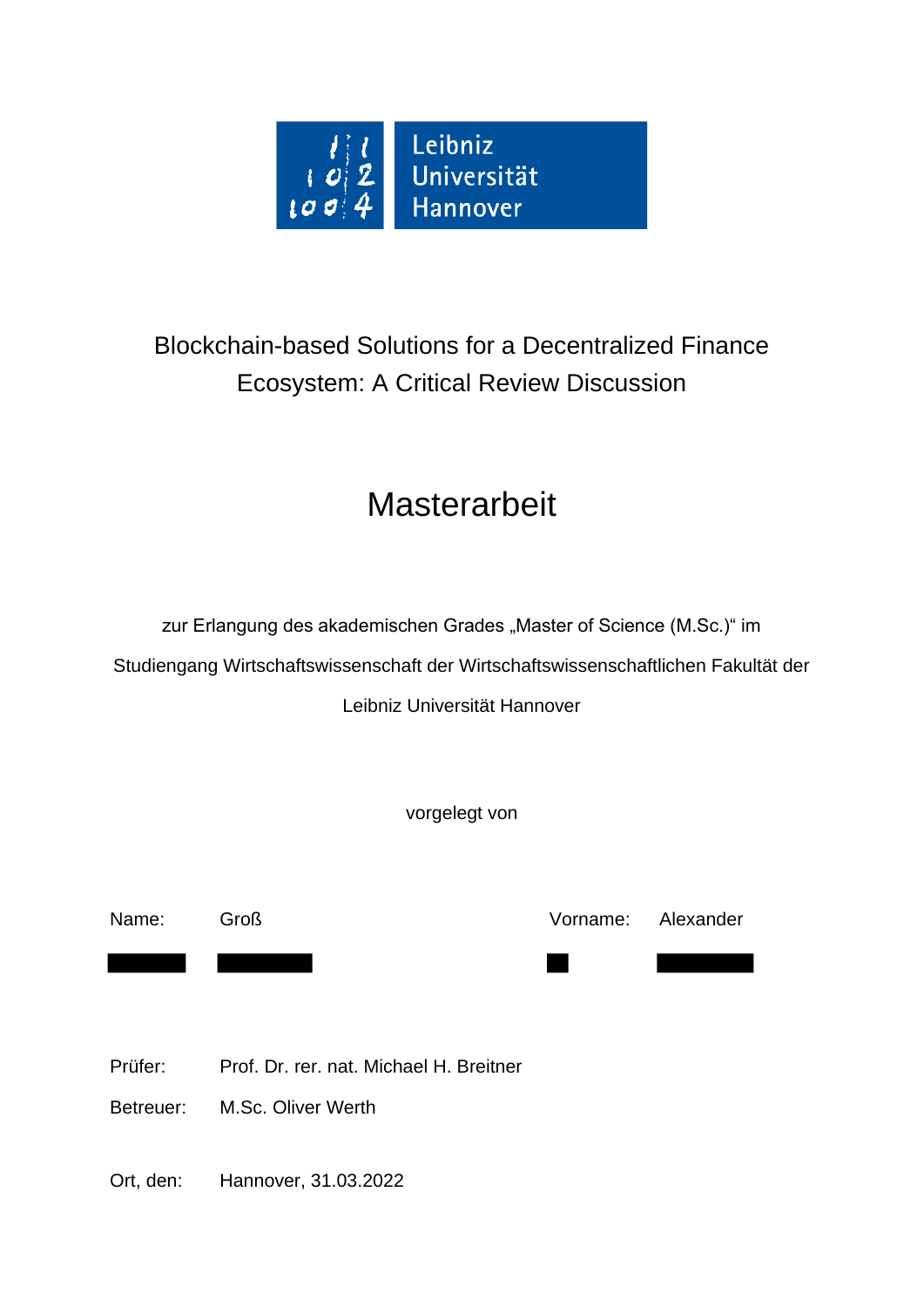# **List of Contents**

| 1 |                            |        |  |                                                        |  |  |  |  |
|---|----------------------------|--------|--|--------------------------------------------------------|--|--|--|--|
|   | 1.1                        |        |  |                                                        |  |  |  |  |
|   | 1.2                        |        |  |                                                        |  |  |  |  |
|   | 1.3                        |        |  |                                                        |  |  |  |  |
| 2 |                            |        |  |                                                        |  |  |  |  |
|   |                            | 2.1    |  |                                                        |  |  |  |  |
|   | 2.2                        |        |  |                                                        |  |  |  |  |
|   |                            | 2.2.1. |  |                                                        |  |  |  |  |
|   |                            | 2.2.2. |  |                                                        |  |  |  |  |
|   |                            | 2.2.3. |  | Centralized, Decentralized and Distributed Systems  15 |  |  |  |  |
|   |                            | 2.2.4. |  |                                                        |  |  |  |  |
|   | 2.3                        |        |  |                                                        |  |  |  |  |
|   |                            | 2.3.1. |  |                                                        |  |  |  |  |
|   | 2.3.2.                     |        |  |                                                        |  |  |  |  |
|   |                            | 2.3.3. |  |                                                        |  |  |  |  |
|   | 2.3.4.<br>2.3.5.<br>2.3.6. |        |  |                                                        |  |  |  |  |
|   |                            |        |  |                                                        |  |  |  |  |
|   |                            |        |  | Adoption and Growth Rate of Blockchain Technology  44  |  |  |  |  |
| 3 |                            |        |  |                                                        |  |  |  |  |
|   | 3.1                        |        |  |                                                        |  |  |  |  |
|   |                            | 3.2    |  |                                                        |  |  |  |  |
|   | 3.3                        |        |  |                                                        |  |  |  |  |
|   |                            | 3.3.1. |  |                                                        |  |  |  |  |
|   |                            | 3.3.2. |  |                                                        |  |  |  |  |
|   |                            | 3.3.3. |  |                                                        |  |  |  |  |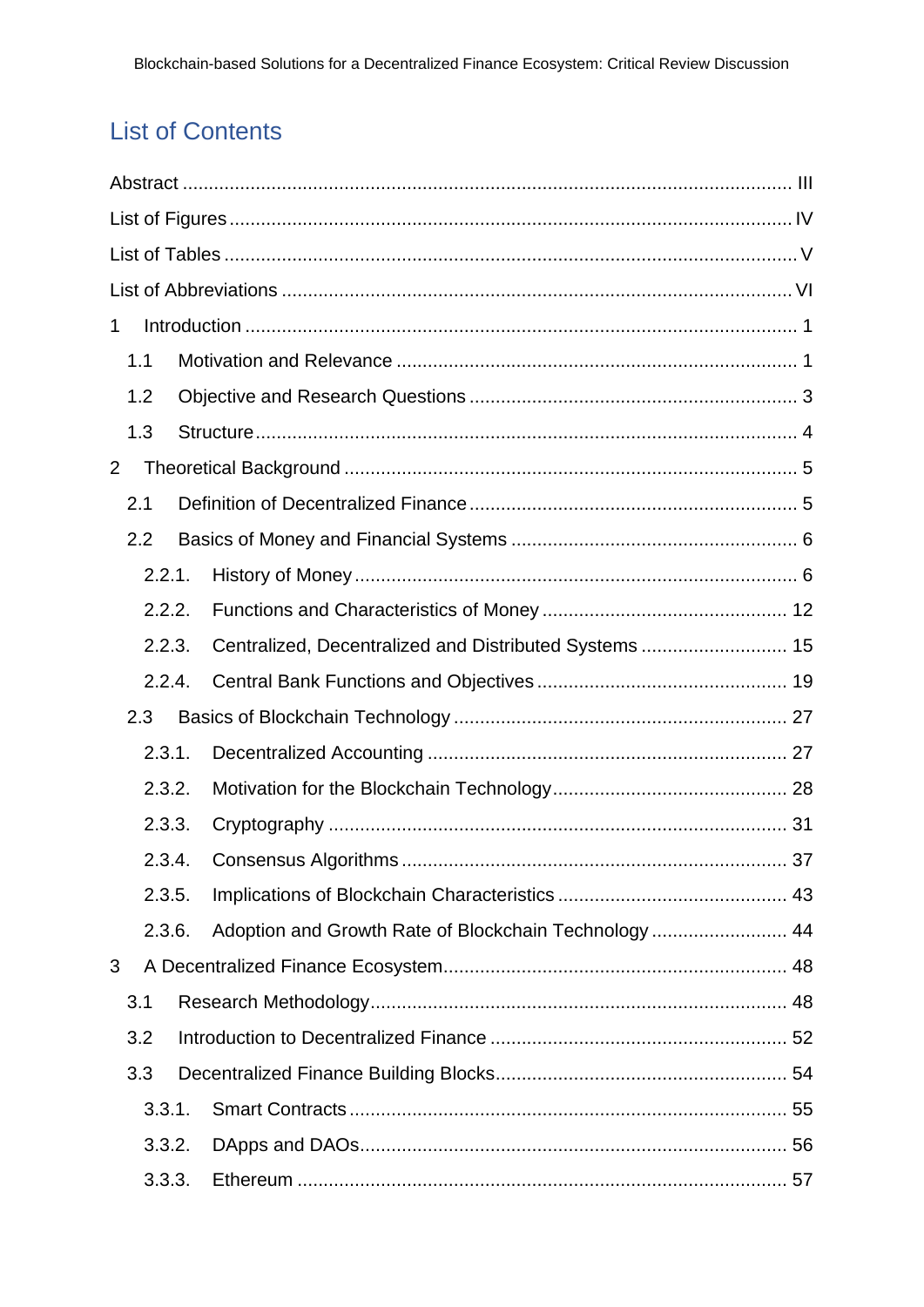|   | 3.3.4. |  |                                                                         |  |  |  |  |  |  |
|---|--------|--|-------------------------------------------------------------------------|--|--|--|--|--|--|
|   | 3.4    |  |                                                                         |  |  |  |  |  |  |
|   | 3.4.1. |  |                                                                         |  |  |  |  |  |  |
|   | 3.4.2. |  |                                                                         |  |  |  |  |  |  |
|   | 3.4.3. |  |                                                                         |  |  |  |  |  |  |
|   | 3.4.4. |  |                                                                         |  |  |  |  |  |  |
|   | 3.4.5. |  |                                                                         |  |  |  |  |  |  |
|   | 3.4.6. |  |                                                                         |  |  |  |  |  |  |
| 4 |        |  |                                                                         |  |  |  |  |  |  |
|   | 4.1    |  |                                                                         |  |  |  |  |  |  |
|   | 4.2    |  | Critical Discussion: Potential of a Decentralized Finance Ecosystem  81 |  |  |  |  |  |  |
|   | 4.3    |  |                                                                         |  |  |  |  |  |  |
| 5 |        |  |                                                                         |  |  |  |  |  |  |
| 6 |        |  |                                                                         |  |  |  |  |  |  |
|   |        |  |                                                                         |  |  |  |  |  |  |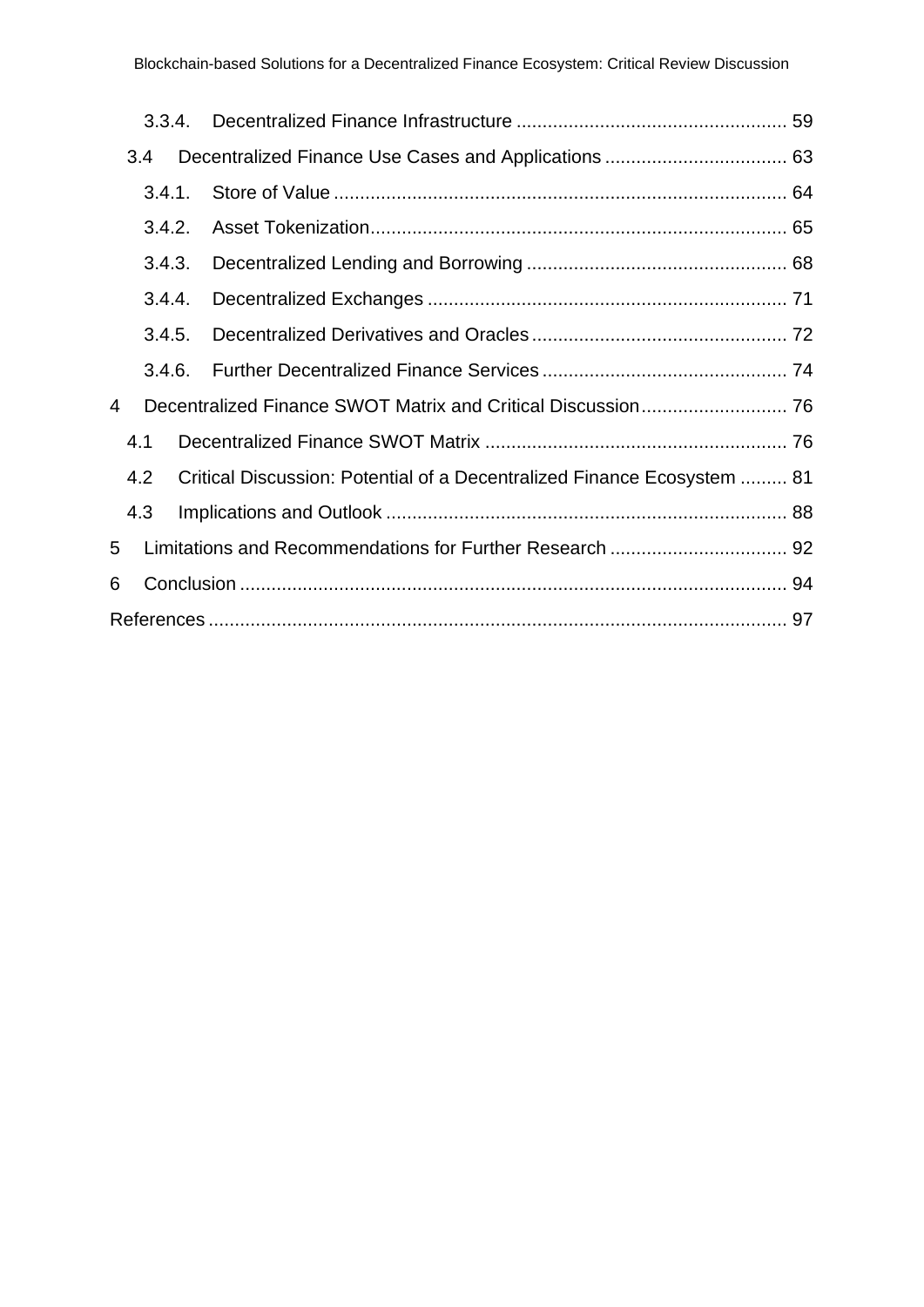## <span id="page-3-0"></span>1 Introduction

#### <span id="page-3-1"></span>1.1 Motivation and Relevance

*"By a continuing process of inflation, government can confiscate, secretly and unobserved, an important part of the wealth of their citizens."*

(Keynes 2010)

In times of rapidly rising inflation rates and the associated decline in monetary stability, people's trust in the currencies issued by the state naturally declines. A look at the history of money shows that it has nevertheless always been very tempting for states and central banks to finance high government spending by massively expanding the money supply and thereby simultaneously getting rid of previously accumulated high government debts by causing the money to depreciate in value (Bheemaiah 2017).

Since the monetary system and state-issued currencies today are no longer backed by physical assets, but are instead entirely based on people's trust in their value, currency crises and currency reforms in the history of money are evidence that there has regularly been a complete loss of people's confidence in these currencies (Bjerg 2016; Chen 2020).

In 2008, at the height of the global financial crisis and shortly after the collapse of the U.S. investment bank Lehman Brothers, an author known to this day only by the pseudonym Satoshi Nakamoto published an eight-page long white paper with a concept for an electronic peer-to-peer payment system: Bitcoin. Using a sophisticated combination of previously existing technologies from the fields of cryptography and information technology, it was possible for the first time to create a functioning decentralized, open, tamper-proof, and thus highly secure digital network for the transfer of electronic value (Nakamoto 2008).

The core technological concept behind the Bitcoin network, which was developed by Nakamoto, is today known as blockchain technology. It is also the fundamental technological basis for a new field that has been developing rapidly in the last few years, going further than the idea of a decentralized currency or payment system: *Decentralized Finance*, or *DeFi*.

The term Decentralized Finance refers to financial applications built on decentralized, programmable blockchain platforms – primarily the second largest blockchain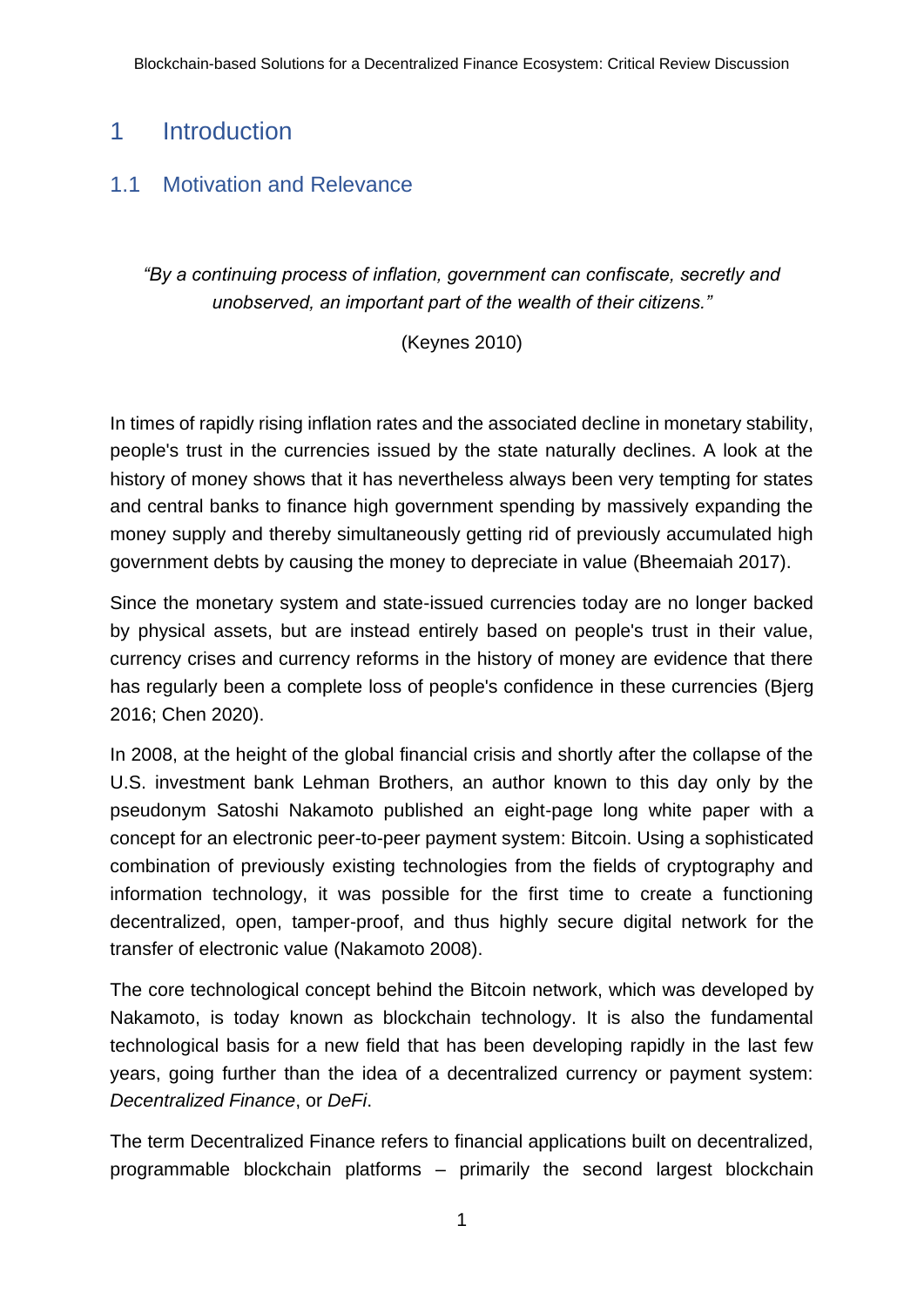Ethereum – which allow them to function without the involvement of trust-building intermediaries such as banks, exchanges, or custodians. The objective of the DeFi movement is therefore to build a decentralized financial ecosystem that can be easily accessed by anyone and use cases similar to those of traditional finance, but even new, unprecedented services as well can be offered without relying on central counterparties and trust (Qin et al. 2022; Gogel 2021).

Whether Decentralized Finance is a disruptive innovation that will drive traditional financial institutions out of the market in the coming years, or whether the interest associated with it is instead predominantly a hype that is likely to lead to heavy losses for investors and the failure of the many projects currently in development when the bubble eventually bursts, is a controversial debate in both academia and practice (Gogel 2021).

Many use cases of the traditional financial system can now be replicated based on decentralized protocols, such as lending, borrowing, or trading a wide variety of digital assets such as cryptocurrencies (Jensen et al. 2021). Furthermore, new innovative elements like smart contracts, i.e., intelligent self-executing contracts within a blockchain system, enable completely new business concepts and use cases, which contribute to the great potential of DeFi and the excitement about this new cutting-edge technology (Katona 2021; Werner et al. 2021).

Nevertheless, similar to the underlying blockchain technology, the construction of a DeFi ecosystem is still at the very beginning of its development. Many technological but also regulatory challenges have not yet been solved and could potentially hinder or even lead to a sudden end of the further development and adoption of a DeFi ecosystem and the concrete use cases and projects (Chen and Bellavitis 2019; Zetzsche et al. 2020). Moreover, states and companies are also working on solutions for their own blockchain-based digital financial applications, e.g., central bank initiated digital currencies (CBDCs), which could pose a risk to the potential of a decentralized financial ecosystem (Zetzsche et al. 2020).

However, there is no doubt that DeFi is a very innovative, interdisciplinary, and exponentially growing field at the intersection of technological and economic developments, which is ideally suited for a closer scientific examination. The increasing number of scientific studies dealing with the use and development of blockchain technology in general, but also with decentralized finance in particular, underlines the scientific interest and relevance of this subject area (Meyer et al. 2021).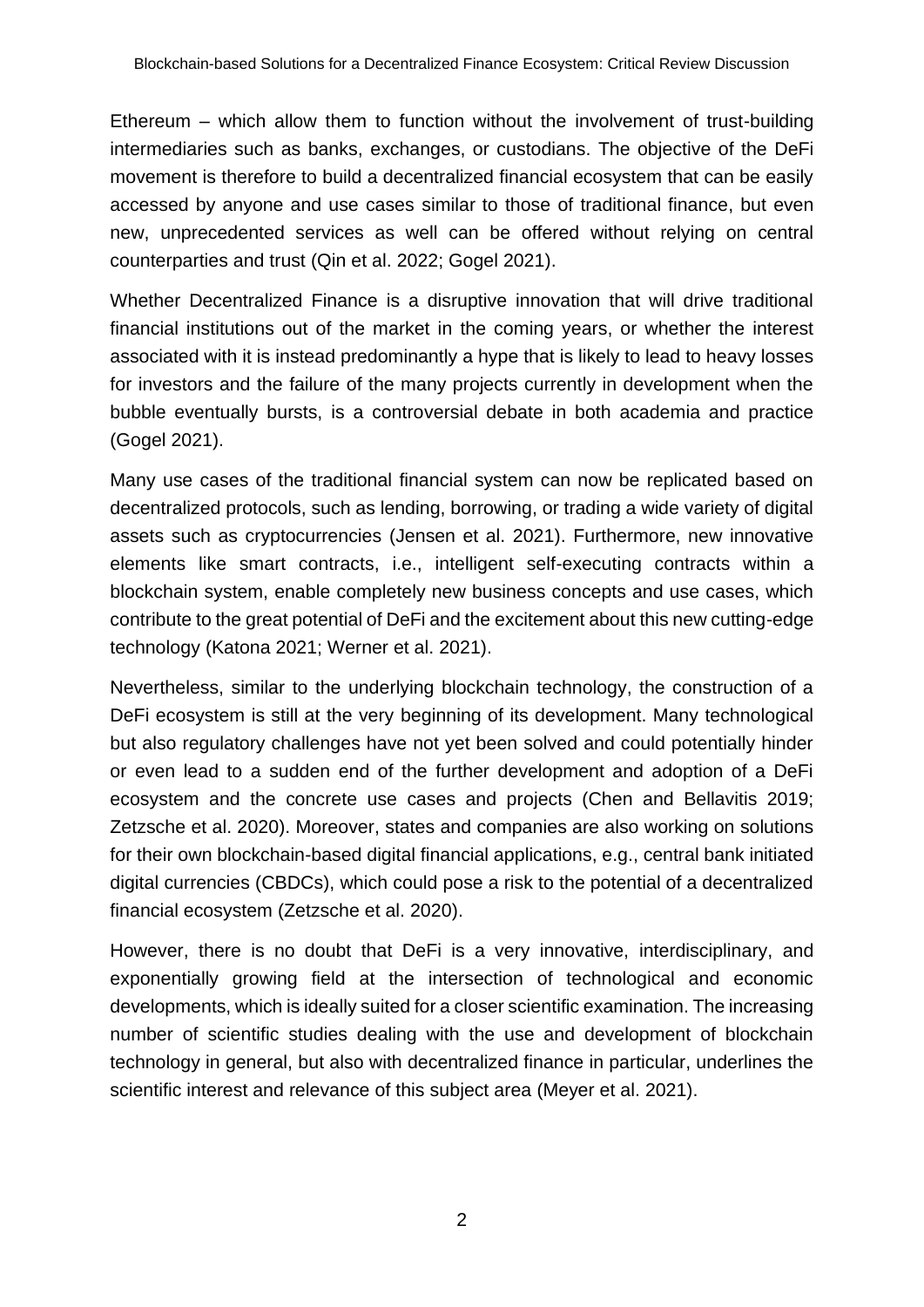## <span id="page-5-0"></span>1.2 Objective and Research Questions

The objective of this paper is to analyze the potential of decentralized financial services based on blockchain technology and, consequently, a decentralized financial ecosystem in general.

In this context, the history of today's existing centralized financial system, the need for decentralized systems, as well as the technological foundations of blockchain and related technologies will also be covered in order to comprehensively discuss and evaluate the potential of a decentralized ecosystem for the financial sector.

The purpose is to provide a scientific contribution to the understanding of this still very young research area of decentralized finance. In addition, implications and recommendations for science and practice are developed, which are intended to support interested stakeholders in deriving suitable recommendations for actions and policies.

Two concrete research questions derive from the objective, which will be answered within the scope of the thesis:

#### *1. How is the decentralized financial ecosystem designed and what are the concrete use cases in the context of DeFi?*

#### *2. What is the potential of a decentralized financial ecosystem in the future based on these DeFi use cases?*

To provide a profound answer to the two research questions, some additional but fundamental questions on the topic of Decentralized Finance will also be answered from

- a) an *economic perspective*, i.e., the history, characteristics and functioning of money, centralized (financial) systems and central banks;
- b) a *technological perspective*, i.e., the functioning, essential components and characteristics of blockchain technology and related supportive technologies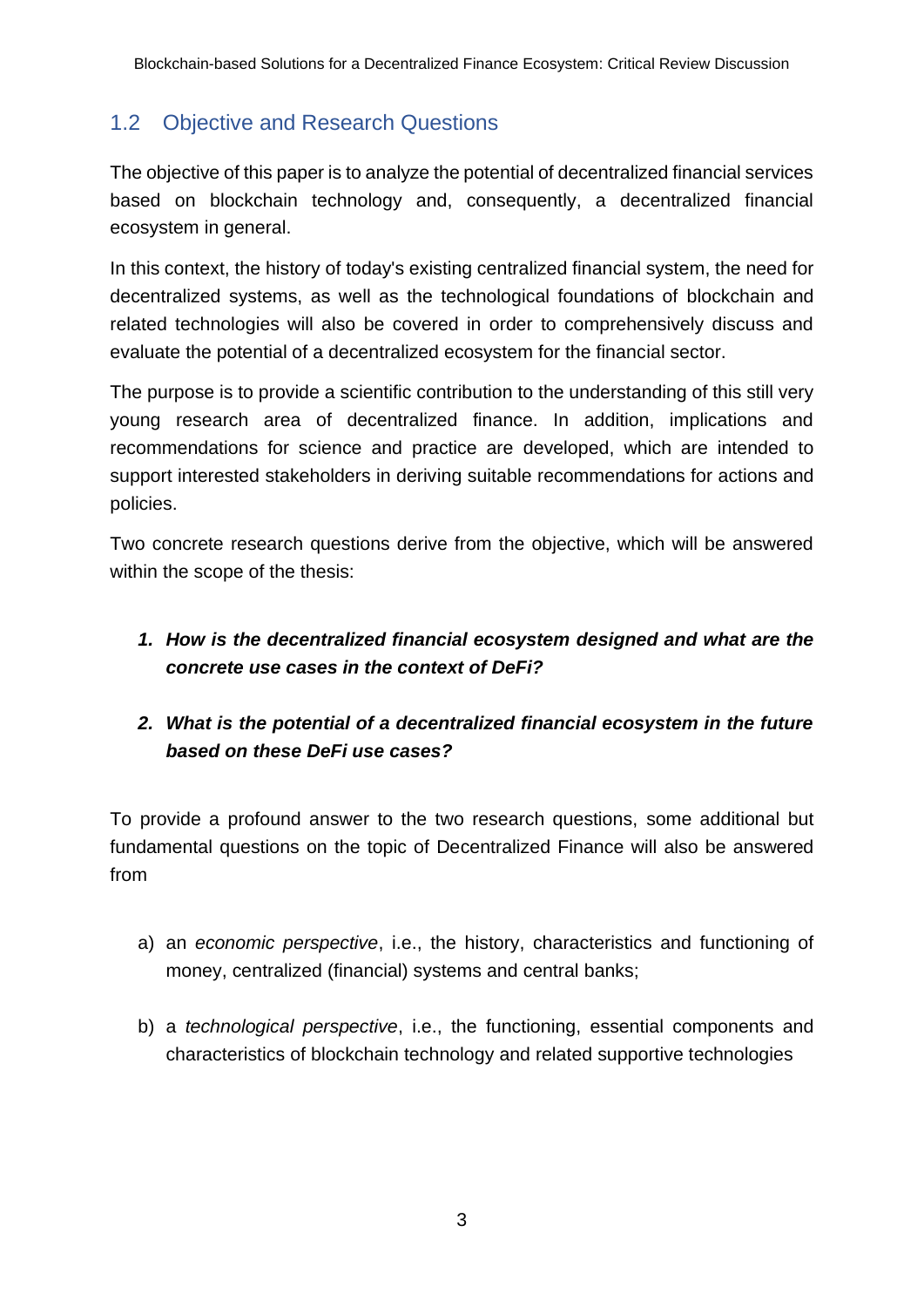### <span id="page-6-0"></span>1.3 Structure

The thesis is consequently divided into the following six chapters, whose corresponding contents are briefly summarized:

Chapter 1 – Introduction: in the first chapter of the thesis, a brief introduction to the main topic was given and the main objective and related research questions were presented, before a brief overview of the structure of the thesis is provided.

Chapter 2 – Theoretical Background: In order to create a sufficient basic understanding for the following chapters, the second chapter first provides a brief definition of decentralized finance and then explains the economic and technological basics regarding the financial system and blockchain technology.

Chapter 3 – A Decentralized Finance Ecosystem: This chapter first introduces the applied research methodology, a critical review discussion. Subsequently, a brief introduction to the focus topic of decentralized finance will be given before answering the *first research question* on the design and use cases of a decentralized finance ecosystem.

Chapter 4 – DeFi SWOT Matrix and Critical Discussion: In chapter four, the advantages and disadvantages as well as the chances and risks of decentralized finance are first presented in the form of a SWOT matrix and the advantages and disadvantages are briefly explained. Based on this, the *second research question* about the potential of a decentralized finance ecosystem is then addressed by confronting, discussing, and evaluating the advantages and disadvantages as well as the chances and risks of the various DeFi applications and concepts. The findings from this discussion are then deployed further in the form of implications and an outlook.

Chapter 5 – Limitations and Recommendations: Following the critical discussion, the limitations of this study and potential directions for further research are highlighted in chapter five.

Chapter 6 – Conclusion: In the last chapter of this thesis, the essential findings from the previous chapters are summarized and concluded.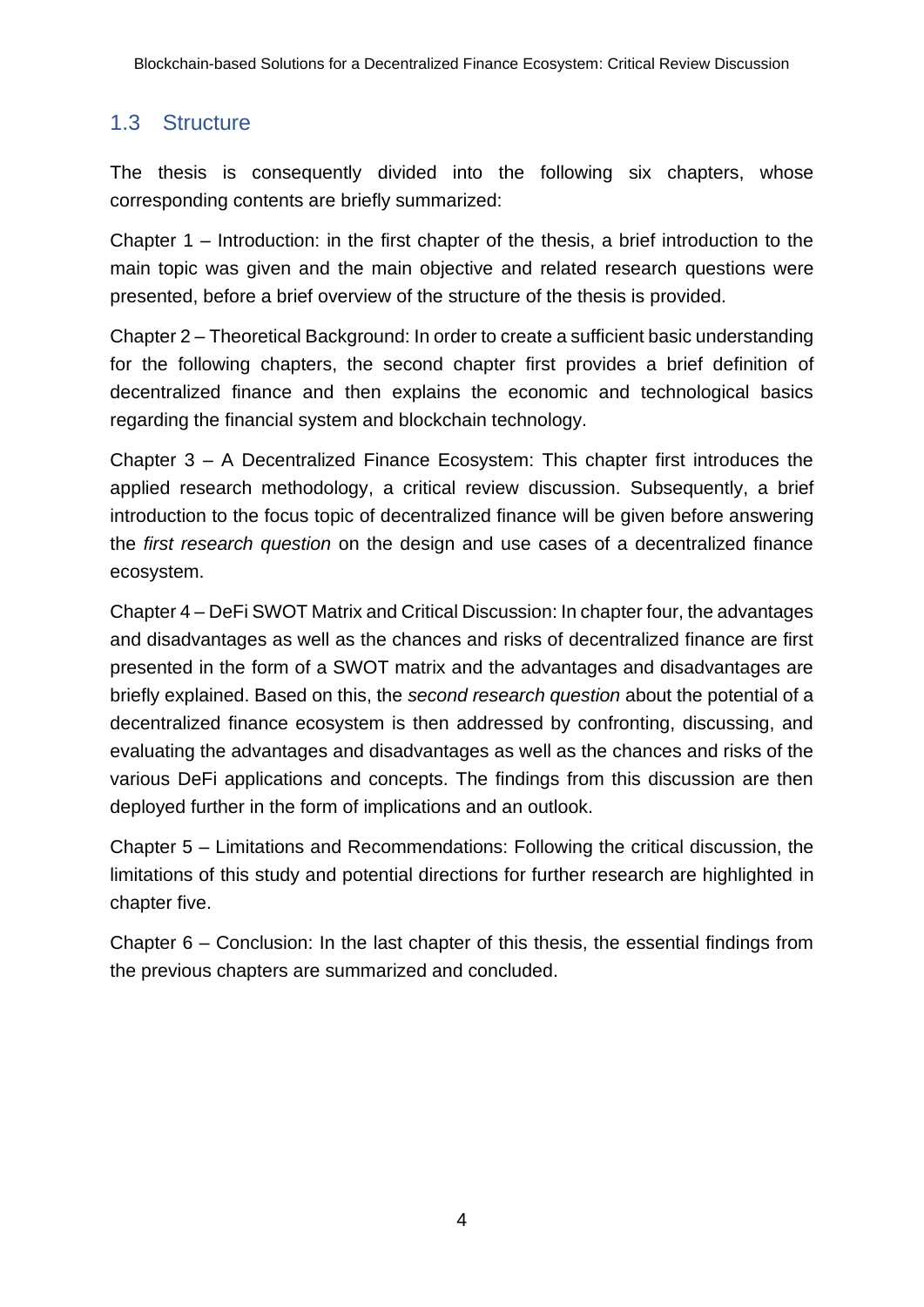# <span id="page-7-0"></span>6 Conclusion

The focus of this thesis is the analysis and discussion of the emerging research area of blockchain-based decentralized financial applications and the potential for a respective decentralized financial ecosystem. For this purpose, two specific research questions were addressed and answered by conducting a literature-based analysis and a critical discussion. In order to create a basic understanding of money and the financial system on the one hand, and the technical aspects of blockchain technology on which decentralized finance is built on the other, the economic and technological basics were first explained before answering the concrete research questions.

From an economic perspective, the long history of money is marked by the fact that it has changed over time as humanity has invented new, more suitable forms of money. While most of the characteristics of today's (often digital) fiat money, such as easier divisibility, transportability, or storage, are an improvement over previous forms of money, it is neither naturally scarce nor backed by other physical goods, and thus carries the crucial risk that it can theoretically be replicated indefinitely. The expansion of the money supply by central banks and the resulting decline in the value of currencies in the past, as well as in the present, validates this risk and distrust of central institutions controlling the money supply. A potential solution to this problem was first presented in 2008 at the height of the global financial crisis: a decentralized, electronic peer-to-peer cash system.

From a technological perspective, the introduced concept, which we today call blockchain technology, offers several advantages over existing centralized systems. By using and combining cryptographic mechanisms such as hash functions, asymmetric private/public key pairs and consensus mechanisms, it is possible to store transaction histories and thus ownership of digital goods within a decentralized network in a digital, transparent, and tamper-proof way without a central intermediary. However, the price for decentralization and independence from authorities is limited speed and scalability, increased costs, e.g., for consensus building, increased complexity and, at least today, less usability than with solutions offered by traditional centralized platforms.

By answering the first research question, it was possible to identify and analyze the design of the decentralized financial ecosystem and the specific DeFi use cases.

The results revealed that the decentralized financial ecosystem is built on an infrastructure of different layers that stack on top of each other, each with different functions within the ecosystem. Key building blocks of this system are the fundamental blockchains, such as Ethereum, on which all other layers, platforms and applications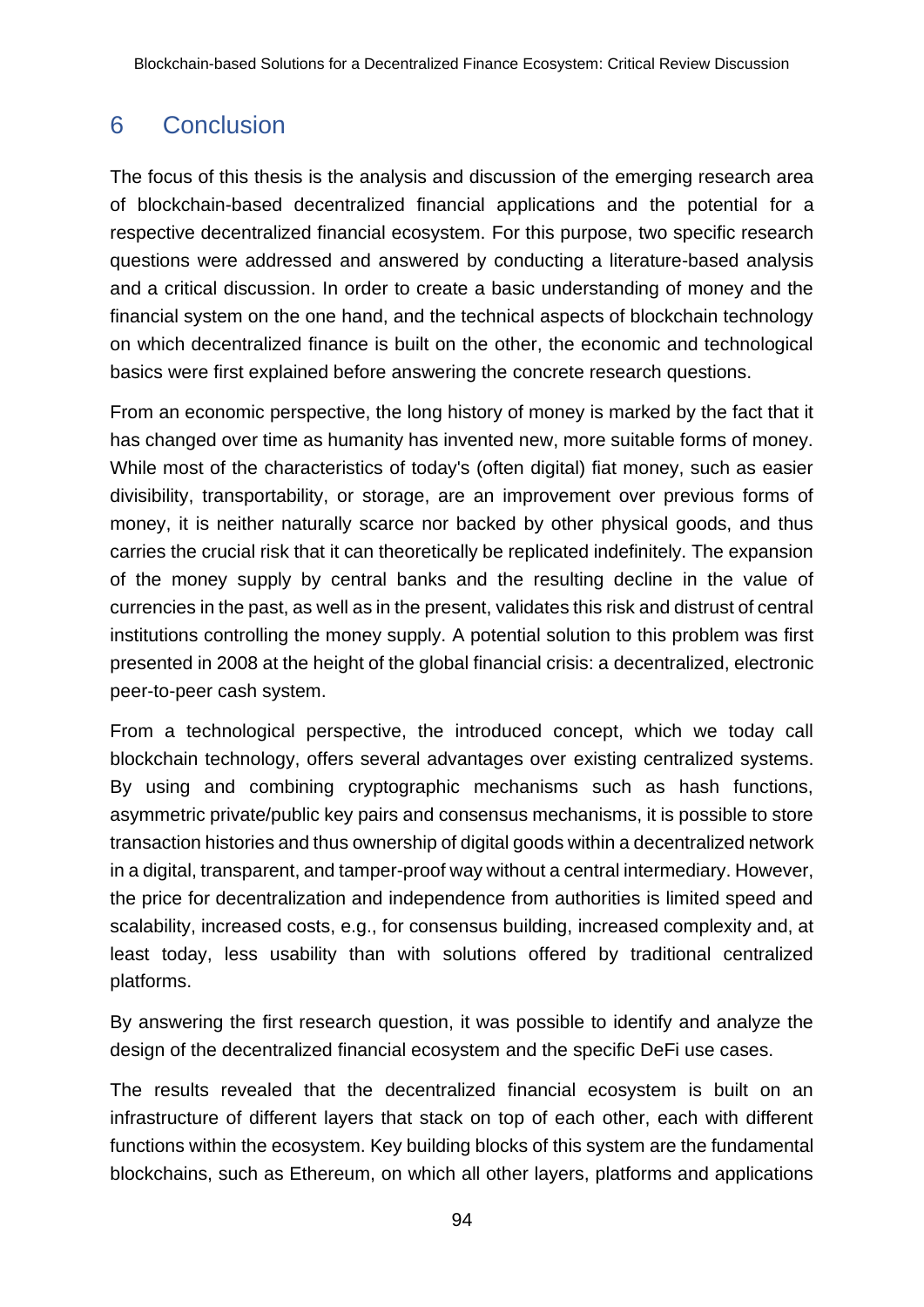are built in a modular approach. On the asset layer, digital assets can be issued on the blockchain platforms through tokenization, which can take on different functions such as currencies, non-fungible assets or even representations of physical objects and serve as a lubricant within the ecosystem and between the different platforms and applications.

Through the use of smart contracts, dApps and DAOs, financial applications can interact autonomously and interoperable with other applications, creating entirely new application scenarios. The most widespread and frequently used DeFi use cases to date are currently digital value storage, asset tokenization (primarily in the form of cryptocurrencies, stablecoins, or NFTs), decentralized lending and borrowing, trading via decentralized exchanges, and the use of decentralized derivatives and oracles. In addition, other use cases such as decentralized insurance, automated asset managers, wallet platforms, and many other smaller use cases are also under development, but were not explored further in this thesis. In the future, however, as the DeFi space continues to be developed and adopted, more use cases will be added to this space, some of which may not even be foreseeable to be integrated into the ecosystem one day at this point.

By answering the second research question in the context of the DeFi SWOT Matrix and a critical discussion, the potential of the Decentralized Financial Ecosystem was analyzed, discussed, and evaluated.

In summary, the results and discussion showed that DeFi has great potential to become an established, open ecosystem for financial applications as an alternative to the traditional financial system in the long term due to the multiple technological advantages of blockchain technology and the innovative applications that are currently being built on top of it. In particular, its accessibility, interoperability, automation capabilities, and high rate of adoption suggest that the DeFi ecosystem will continue to grow and add value in the near future. In particular to those who have had no or only very limited access to the services of the traditional financial system to date, DeFi can provide a great opportunity.

At the same time, however, the development is still at a very early stage and the potential is countered by numerous challenges and risks. The current enthusiasm and hype around DeFi and blockchain solutions in general could also end very quickly if, for example, regulatory restrictions would massively limit the usage and further adoption or even completely ban it on a wide scale. In addition to regulatory risk, there are also a number of technological risks that currently limit the potential for mass adoption and use of DeFi applications. These include, for example, the risk of errorprone or even intentionally incorrectly programmed platforms, applications, or smart